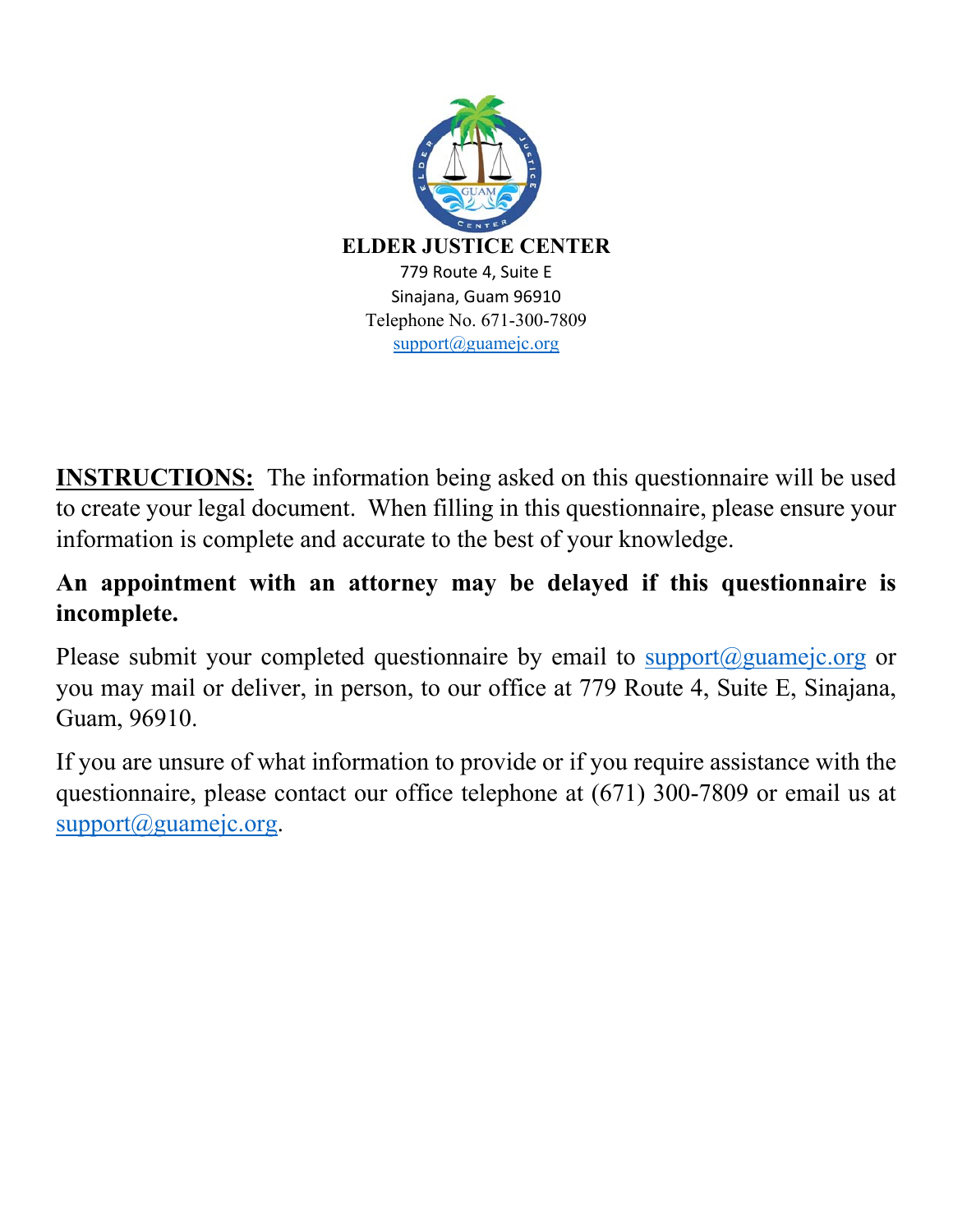

## **LAST WILL AND TESTAMENT QUESTIONNAIRE**

| 1. |                                                                                                                                                       |  |                                                                                               |  |
|----|-------------------------------------------------------------------------------------------------------------------------------------------------------|--|-----------------------------------------------------------------------------------------------|--|
| 2. | Address:                                                                                                                                              |  |                                                                                               |  |
|    |                                                                                                                                                       |  |                                                                                               |  |
| 3. | Marital status: (check only one)                                                                                                                      |  |                                                                                               |  |
|    | ______ married                                                                                                                                        |  | Spouse's Name:                                                                                |  |
|    |                                                                                                                                                       |  |                                                                                               |  |
| 4. | Number of Living Children: ____________ Number of Deceased Children: ______                                                                           |  |                                                                                               |  |
| 5. |                                                                                                                                                       |  | List the full name(s) and date (s) of birth of any deceased child(ren) and the names of their |  |
|    | children, if any:                                                                                                                                     |  |                                                                                               |  |
|    |                                                                                                                                                       |  | D.O.B. _____________son/daughter, Natural/Adopted/Stepchild                                   |  |
|    |                                                                                                                                                       |  | D.O.B. ____________son/daughter, Natural/Adopted/Stepchild                                    |  |
|    | <u> 1989 - Johann Barn, fransk politik (</u>                                                                                                          |  | D.O.B. son/daughter, Natural/Adopted/Stepchild                                                |  |
| 6. | List the full name (s) and date (s) of birth of all your living natural or adopted children<br>and step-children, and circle the appropriate choices: |  |                                                                                               |  |
|    |                                                                                                                                                       |  |                                                                                               |  |
|    | D.O.B.                                                                                                                                                |  | Natural/Adopted/Stepchild                                                                     |  |
|    |                                                                                                                                                       |  |                                                                                               |  |
|    |                                                                                                                                                       |  | D.O.B. Natural/Adopted/Stepchild                                                              |  |
|    | 7. Disinherit/Omit                                                                                                                                    |  |                                                                                               |  |
|    | I do not wish to omit or disinherit any of my heirs.                                                                                                  |  |                                                                                               |  |
|    | I wish only to <b>omit</b> the following:                                                                                                             |  |                                                                                               |  |
|    |                                                                                                                                                       |  |                                                                                               |  |

I wish to expressly **disinherit** the following:

8. Please give the name of the person you want to administer the provisions of your will ("Executor.")

\_\_\_\_\_\_\_\_\_\_\_\_\_\_\_\_\_\_\_\_\_\_\_\_\_\_\_\_\_\_\_\_\_\_\_\_\_\_\_\_\_\_\_\_\_\_\_\_\_\_\_\_\_\_\_\_\_\_

If you do not designate an Executor or you nominate someone who is unable to serve as your Executor, the probate court will assign one for your estate. Your Executor must meet the following requirements:

- a. be over the age of 18,
- b. be a resident of Guam,
- c. be physically present on Guam when you die,
- d. not have been convicted of any felony.